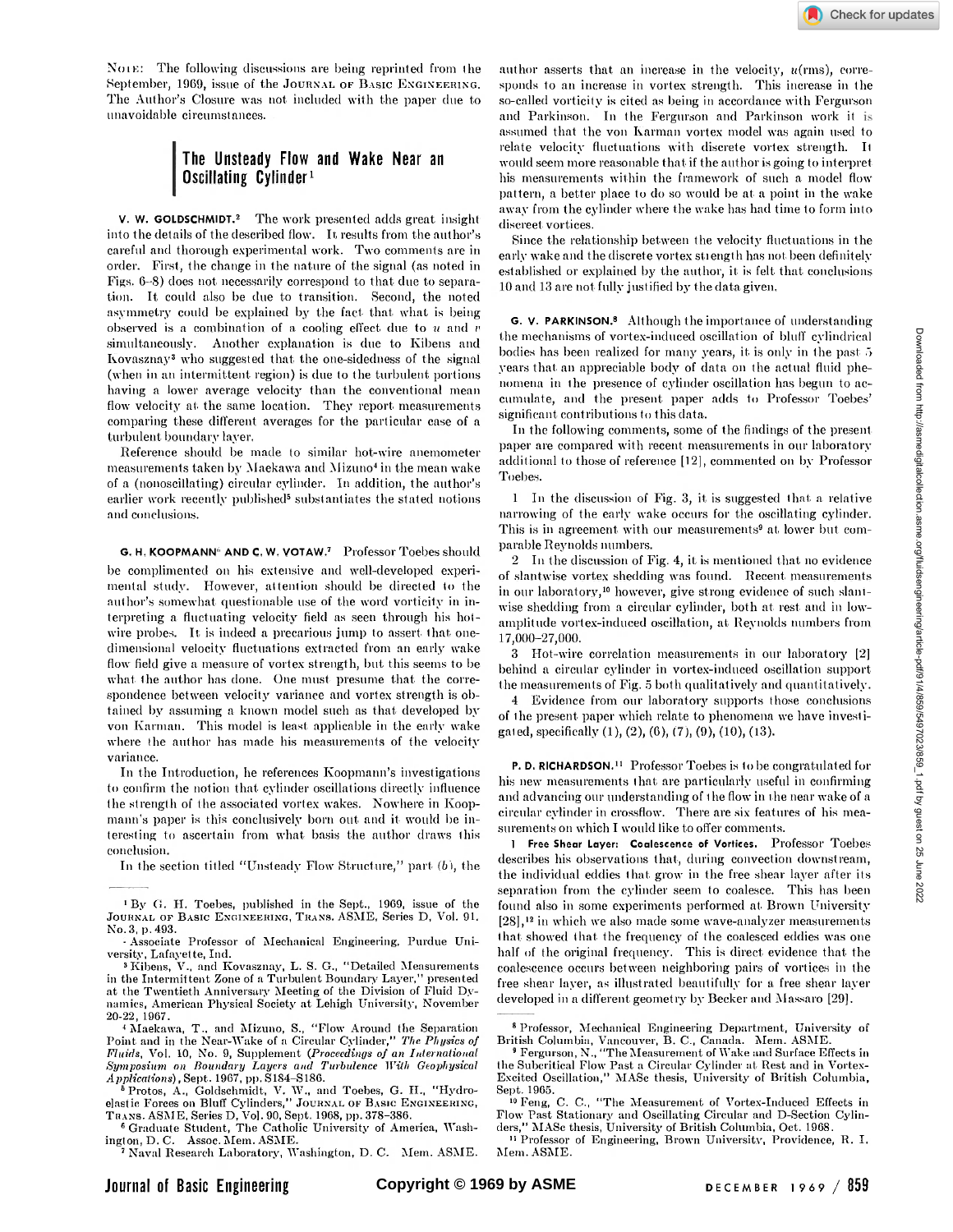2 Free Shear Layer: Bloor Frequency. While Professor Toebes has quoted Mrs. Bloor's observations on velocity spikes, he has not mentioned comparison of his observations of the frequency that occurs first in the separated shear layer with Mrs. Bloor's finding that the "Bloor" frequency  $f_B$  is related to  $f_j$ , the Strouhal or shedding frequency, and He approximately by

# $f_B/f_f{}'\simeq 0.12~{\rm Re}^{1/2}$

Our own measurements show that this is a good approximation, and it would be reassuring in assessing Professor Toebes' results to know that he found the same. Our wave-analyzer results showed that the Bloor frequency is not so sharp as the shedding frequency [28]; the Bloor frequency exhibits some bandwidth, so that an estimate gained by, say, counting peaks in line 2 of Fig. 9 would give only an approximation to the Bloor frequency.

3 Free Shear Layer: Sensitivity to Free-Stream Disturbances.  $1t$   $\rm{has}$ been established by Gerrard [30) that the free shear layer is extremely sensitive to free-stream disturbances when these are at a frequency sufficiently close to the Bloor frequency. The expected Bloor frequency at a Reynolds number of 64,000—typical of Professor Toebes' results—is of the order of 200 c/s . In the energy spectrum of the free-stream disturbances of a wind tunnel, it is not unusual to see some contribution in the neighborhood of this frequency. It would be helpful in relating some features of Professor Toebes' results to other work if we could indicate the rms free-stream turbulence intensity of the tunnel lie used, and the fluctuation energy spectrum, for a typical Reynolds number.

4 Effects on Separation. When the cylinder is oscillated mechanically, an unsteadiness is created in the flow upstream of separation. This unsteadiness is additional to that already present due to the formation of the wake vortices. As Professor Toebes notes, the formation of the wake vortices gives rise to velocity fluctuations at the shedding frequency ahead of the separation region, as we have noted with measurements of oscillating heat transfer and with hot wires [28]. The oscillation of a cylinder normal to its axis creates an unsteady boundary layer in addition to that due to the free stream. With oscillations at or near the shedding frequency, the oscillation boundarylayer thickness is about the same as the steady boundary-layer thickness. The streaming Reynolds number associated with oscillations of  $\epsilon = 1$  in. and  $f = 10$  c/s exceeds 10<sup>4</sup>, so that one woud not expect strong outer streaming motion in the absence of the free-steam flow [31]; however, from the point of view of the time-average flow in the boundary layer at the front of the cylinder, the Reynolds stresses due to the forced oscillations exist within a significant thickness of the steady boundary layer and may well serve to alter the mean boundary-layer flow in the forced convection, just as they do in natural convection [32]. This may alter the mean rate of discharge of vorticity in the free shear layer.

In addition, the forced oscillations induce changes in the separation position of the boundary layer from the cylinder, as described in considerable detail by Professor Toebes. This produces some additional effects by modulating the rate of discharge of vorticity over and above the modulation induced by the wake vortex formation process itself. The results presented do not allow us to know to what extent the rate of discharge of vorticity is modulated; indeed, this would be a difficult measurement 1o make. However, it is useful to bear in mind the possibility because it has relevance to the wake formation process.

5 Wake Formation Process. The computations of Abernathy and Kronauer [33) suggested that the vortices of the Karman street are formed simply by inviscid interaction of two vortex sheets of mutually opposing sense. These calculations also illustrated how considerable vorticity crosses from one side of the wake to the other, where it is cancelled, so that the vorticity converted downstream in the developed Karman vortices is distinctly less than that discharged from the cylinder in the free shear layers. The computations of Gerrard [34], more directly pertinent to the

wake flow behind a cylinder, even showed how calculations of this type could give a realistic value for the shedding frequency. Gerrard postulated that the shedding frequency is determined principally by the rate of discharge of vorticity in the free shear layers. This viewpoint is supported by our own measurements, Peterka and Richardson [28], in which we found that the shedding frequency at constant Reynolds number was hardly affected by considerable shortening of the wake formation region, this shortening being caused by forced enhancement of the free shear layer instability. The point to be made here is that, if Gerrard's postulate is correct, the range over which locking of the shedding frequency to the oscillation frequency (or with its harmonics) can occur is very limited. Modification may arise if the mean rate of discharge of vorticity is affected by the oscillation Reynolds stresses (as just noted) or if this discharge is modulated.

6 Properties of the Developed Karman Vortices. Professor Toebes draws some conclusions that involve properties of the developed Karman vortices which seem to be based on information not included in the body of the paper, and I should be very grateful if he could indicate some more details concerning their justification. For example, in Conclusions 4, 10, and 15, Professor Toebes refers specifically to the strength of the Karman vortices. The strength of a Karman vortex can be expressed in terms of an equivalent line vortex. It is certain that this quantity has a mean and standard deviation, but if does not seem so certain that the strengths of successive vortices are uncorrelated, or random, as suggested in Conclusion 4. Indeed, this somewhat contradicts the idea of the feedback process! In connection with Conclusion 11, perhaps Professor Toebes means by the term "vortex strength" the magnitude of the oscillations in the flow felt at the cylinder surface at the shedding frequency. This magnitude depends as much on the vortex formation length behind the cylinder as it does upon vortex strength. It is not clear from the results presented that Professor Toebes measured vortex strength per se, as was done by Bloor and Gerrard [35].

Professor Toebes mentioned that cylinder oscillation decreases the variance of the unsteady flow. This is comparable to our similar result with oscillations at the Bloor frequency [28).

#### References

2S Peterka, J. A., and Richardson, 1'. D., "Effects of Sound on Separated Flows," *Journal of Fluid Mechanics* (in press).

29 Becker, II. A., and Massaro, T. A., "Vortex Evolution in a Round Jet," *Journal of Fluid Mechanics,* Vol. 31, 1908, p. 435.

30 Gerrard, J. H., Journal of Fluid Mechanics, Vol. 22, 1965, p. 187.

31 Stuart, J. T " *Journal of Fluid Mechanics,* Vol. 24, 1900, p. 073.

32 DeValil Davis, G., and Richardson, P. D., "Natural Convection From a Horizontal Cylinder in the Presence of a Sound Field Giving Large Streaming Reynolds Numbers," Brown University, Division of Engineering Report AF 1754/3, 1907.

33 Abernathy, F. H., and Kronauer, R. E., "The Formation of Vortex Streets," *Journal of Fluid Mechanics,* Vol. 13, 1902, p. 1. 34 Gerrard, J. II., *Philosophical Transactions of the Royal Society,* 

London, England, Series A, Vol. 2G1, 1907, p. 137.

35 Bloor, M. S., and Gerrard, J. II., *Proceedings of the Royal Society,* London, England, Series A, Vol. 294, 1900, p. 319.

L. V. SCHMIDT.<sup>13</sup> Professor Toebes is to be commended for the care exercised in measuring the motion dependence of flow about a circular cylinder. Although the measurements may be classified as indirect in nature in contrast to a gross property measurement such as unsteady sectional lift or drag, the results do indicate a remarkably strong trend indicating that motion improves the spatial correlation of the velocity perturbations in the potential flow field near the cylinder provided that the lateral motion is in accord with the dominant flow or aerodynamic Strouhal number. It is interesting to note that Jones14 recently reported measurements in a higher Reynolds number range and similarly showed that the unsteady lateral load peaked when the forcing frequency was 99 percent of the aerodynamic frequency,

<sup>12</sup> Numbers in brackets designate References at end of Discussion.

<sup>13</sup> Associate Professor of Aeronautics, Naval Postgraduate School, Monterey, Calif.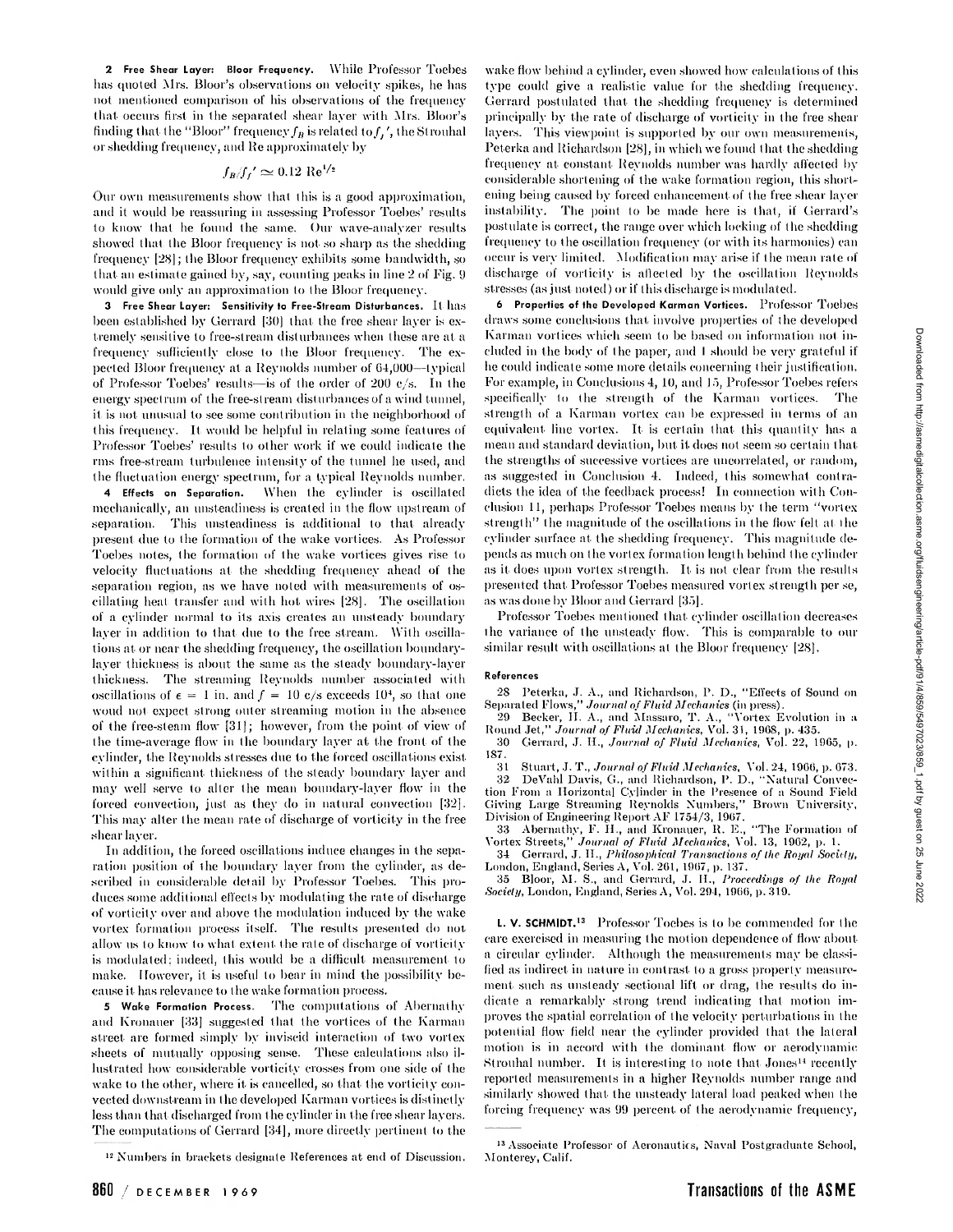and that this peaking was sharply dependent upon frequency. The results presented by Professor Toebes are in good accord from this standpoint.

Since the author stated that the data were recorded on magnetic tape, it should be pointed out that analog processing of the hotwire data for zero-time lag cross correlation is readily performed by an alternate technique using an analog multiplier in conjunction with a low-pass filter and then recording the output as time averaged traces on an *X-Y* plotter. In addition to zerotime-lag cross correlations one can obtain, if digital conversion facilities were available, the family of  $R_{nm}(\tau)$  versus  $\tau$  curves for various *AZ/D* spacings. This presentation would demonstrate the existence of spanwisc separation waves and the corresponding wave speeds. An interesting result would be the dependence of the spanwise wave speed upon motion, which appears to be within the capabilities of the information recorded during these tests.

The abstract stated that one of the goals of the test program was to create controlled wake characteristics by the use of vibrating cylinders. Because of the indeterminancy or random nature of the separation point on the circular cylinder, the question arises as to whether this fourth goal might not have been obtained by removing this indeterminancy, say, by placing trip plates on the cylinder. Some investigators have observed that small platelike projections on a circular cylinder produced an aeroelastic behavior similar to that associated with a rectangular section.

In conclusion, the mark of good work is that not only are answers obtained to interesting questions, but also that the work raises questions for future efforts, which ultimately provides man with a deeper insight into nature's mysteries.

### Author's Closure

It is certainly gratifying to note that a fair number of discussers found the reported data sufficiently significant to share in their interpretation and their correlation with similar or related work. Therefore, it is doubly regrettable that the paper could present samples of only about a third of the extensive data that were collected. Simultaneous hot-wire measurements were made from locations at the leading edge up to 30-cylinder diameters downstream. Both the wake and the bounding potential flow were surveyed. Arrays in the longitudinal, the transverse, and the cylinder axis directions were used. Also, several mean velocity and dynamic pressure traverses were performed in the early wake region.

The data obtained by Dr. Parkinson and co-workers using fixed and oscillating cylinders are, in the author's opinion, among the finest to be found in the literature. Consequently, those comments by Dr. Parkinson that would confirm findings reported herein may well be assigned double weight. It is noted that the discusser could support most conclusions of the paper  $(1, 2, 6, 7, 9, 10, 13)$ ] that dealt with subjects also investigated by him. (Possible reservations in regard to conclusions 15 through IS are discussed below.) The absence of evidence of slant-wise vortex formation in the present work is attributed to its higher Reynolds number. It is suggested, in keeping with conclusion 10, that, at Reynolds number above say 30,000, large scale turbulent flow disturbances are interfering with or imposed on the "slanting mechanism." It may be that detailed statistical analysis could uncover some tendency toward slanting that is not obvious from an inspection of data such as shown in Fig. 4.

Dr. Richardson's lucid discussion increases the value of reported results considerably. It is very interesting to note that there is confirmation of what was called vortex coalescence. As stated, Fig. 0 is but one of a collection of records that have not yet been carefully inspected to date. Some of these data seem to suggest that disturbances can propagate upstream. Crosscorrelation functions should be determined if a more definite statement is to be made about this puzzling impression.

In regard to the so-called Bloor frequency the author felt constrained to introduce the concept. For one thing, the Reynolds numbers involved were rather different. Secondly, it was unclear what location to select. By counting peaks for wires 2 and 3 in records such as shown in Fig. 9 it is found that  $f_2 \simeq 1.2$ to 1.8 $f_B$  and  $f_A \simeq 0.6$  to 0.9  $f_B$ . Now by rearranging wires as shown in Fig. 10, similar results are obtained by the wires 2 and 3. (Fig. 10 purposely presents a different Reynolds number.) The present data thus do bracket  $f_B$  nicely and suggest that  $f_B$  is found in a layer-like region. It is not believed that these results are affected by tunnel turbulence. The ambient turbulence level of the tunnel used is about 0.1 percent. Yet more convincing are the signals obtained from wire 1 as compared to those of wire 2 in both Figs. 9 and 10. Unfortunately, it is not practical to determine a variance distribution function from these graphical records. The author has no doubt that such a spectrum would be of the medium bandwidth noise type.

In his fourth and fifth comment Dr. Richardson addresses himself to the question of interlock between the frequencies of vortex shedding and cylinder oscillation. He quotes Gerrard for the notion that such lock-in can exist only over a very limited  $f'$ range and opines that the results shown in Table 1 could well result from modification of the mean rate of discharge of vorticity and/or a modulation thereof. The author is in substantial agreement with these concepts. He feels, however, that on occasion the effect of vorticity discharge on the wake structure has been advanced to the near exclusion of the shape of the wake boundary as it is effected by cylinder oscillation and the momentum exchange due to the interaction of wake and outer flows. Actual measurement of unsteady vorticity discharge would certainly be important.

The question how one deduces statements regarding vortex strength from the type of data presented was raised by Richardson, Koopman, and Votaw. Indeed, no direct measurements of vorticity were made, and the term vorticity was used freely out of previous familiarity with both the flow field and the associated lift force records. Such familiarity does, of course, include the usual von Karman model notions as the discussers concluded. The author agrees that the present paper, taken separately, does not establish the direct correspondence between vortex strength and the variation in maximum amplitudes of the oscillatory velocities. The discussers are correct in pointing this out. However, taken together with the literature on force measurements, surface pressure measurements and flow visualization results, he sees nothing to disprove the wording used. It would be quite difficult to endow the term vortex strength with a much greater precision than its use in such manifest simplifications as the von Karman model which, in effect, never said anything about the early wake.

The conclusion 4 meant to convey that both the frequency and the amplitude of velocity fluctuations are a stochastic process. The generic term "random" does not mean that these parameters are uncorrelated in the fashion of white noise. On the contrary, they are of the limited band-noise type. The wording was selected to emphasize that the bandwidth is not as limited as is often thought. Most certainly successive parameters are correlated by feedback.

Dr. Goldschmidt's basic questions concerning the interpretation of the hot-wire signals are well taken. In the present context there appears sufficient circumstantial evidence to prefer "separation" over boundary layer "transition." It is well documented that transition to turbulence occurs for the boundary layer of circular cylinders in a cross flow at Reynolds numbers around  $0.5 \times 10^6$ . In the present work Reynolds numbers were around 0.5 X 10<sup>s</sup> . Regarding *11* and *v* measurements: several measurements were made with cross wires. The rate of de-

<sup>&</sup>lt;sup>14</sup> Jones, G. W., Jr., Cincotta, J. J., and Walker, R. W., "Aerodynamic Forces on a Stationary and Oscillating Circular Cylinder at<br>High Reynolds Numbers,'' NASA TR R-300, Feb. 1969.